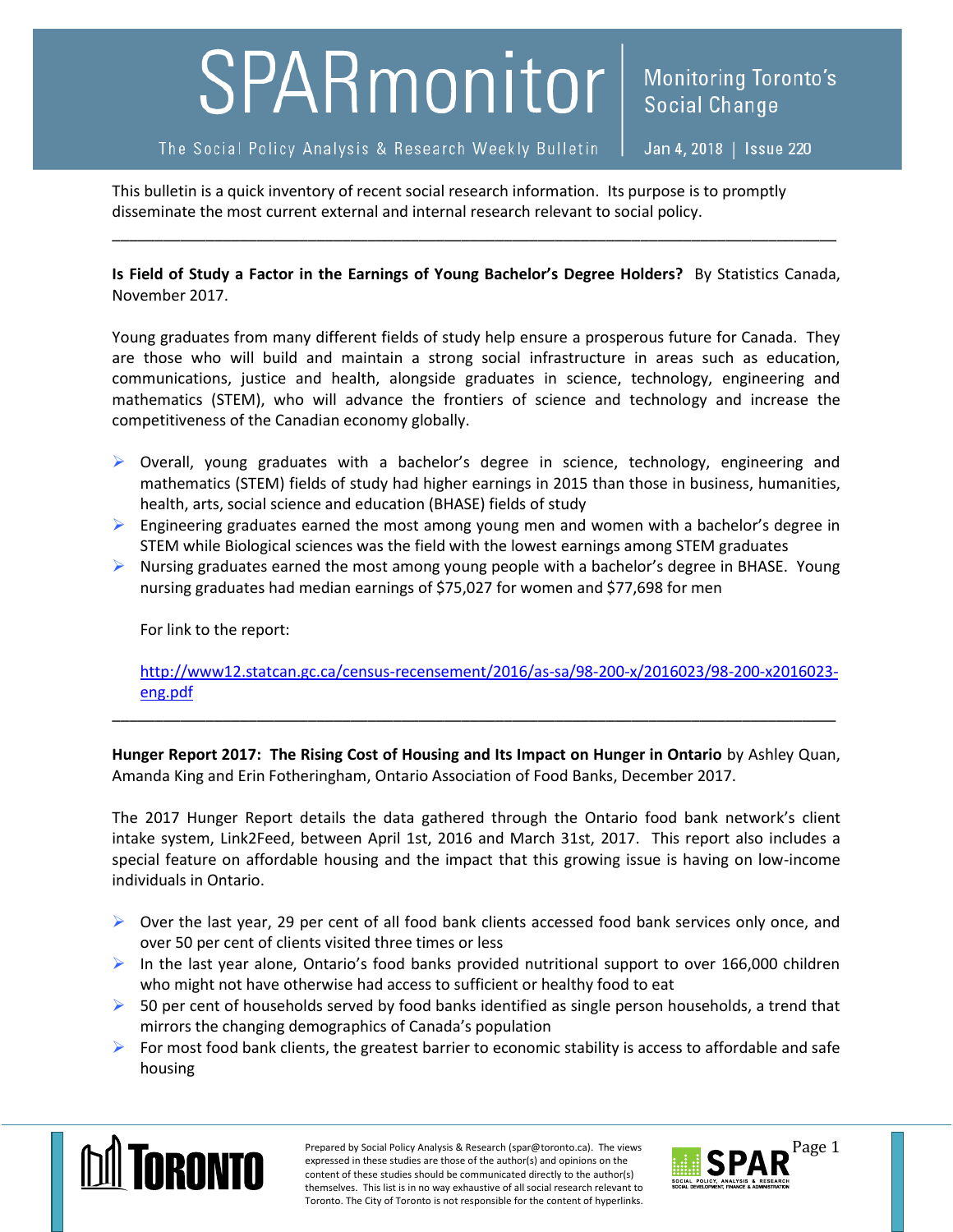For link to the report:

<https://oafb.ca/wp-content/uploads/2017/11/Hunger-Report-2017.pdf>

**Number and Salaries of Full-Time Teaching Staff at Canadian Universities, 2016-2017** by Statistics Canada, November 2017.

\_\_\_\_\_\_\_\_\_\_\_\_\_\_\_\_\_\_\_\_\_\_\_\_\_\_\_\_\_\_\_\_\_\_\_\_\_\_\_\_\_\_\_\_\_\_\_\_\_\_\_\_\_\_\_\_\_\_\_\_\_\_\_\_\_\_\_\_\_\_\_\_\_\_\_\_\_\_\_\_\_\_\_\_\_

The data come from the Full-time - University and College Academic Staff System (FT-UCASS), which provides a detailed portrait of full-time academic staff in Canada. With a historical time series going back to 1937, the data shows how the university teaching environment is changing over time. The results help government, universities and other researchers to plan for the future needs of students and university academic teaching staff.

- Women accounted for almost 40% of full-time academic teaching staff at Canadian universities in 2016-2017, up from 36.6% in 2010-2011
- $\triangleright$  The overall number of full-time academic teaching staff has edged up by 1.6% since 2010-2011 while university enrolments in these institutions increased by 7.5% from 2010-2011 to 2014-2015
- $\triangleright$  Most of the gains by women since 2010-2011 were seen at the higher ranks of full professor (+28.3%) and associate professor (+18.2%)
- In 2016-2017, the median salary, in constant dollars, of full-time academic teaching staff was \$129,195, up 6.6% from \$121,147 in 2010-2011 For link to the report:

<http://www.statcan.gc.ca/daily-quotidien/171128/dq171128b-eng.pdf>

**Time Out: Child Care Fees in Canada 2017** by David Macdonald and Martha Friendly, Canadian Centre for Policy Alternatives, December 2017.

\_\_\_\_\_\_\_\_\_\_\_\_\_\_\_\_\_\_\_\_\_\_\_\_\_\_\_\_\_\_\_\_\_\_\_\_\_\_\_\_\_\_\_\_\_\_\_\_\_\_\_\_\_\_\_\_\_\_\_\_\_\_\_\_\_\_\_\_\_\_\_\_\_\_\_\_\_\_\_\_\_\_\_\_\_

Child care spaces for preschool-aged children make up the largest group of regulated spaces by far, and preschoolers are much more likely to be in centres, not home child care. Here, again, Toronto is the most expensive city in the country, with full-time median preschool fees of \$1,212 a month or \$14,544 annually. In fact, Toronto has the unfortunate designation as the most expensive city in Canada for child care across all age groups.

- $\triangleright$  Toddler fees are highest in Toronto, with a full-time space costing \$1,354 a month, or \$16,248 a year
- $\triangleright$  Vancouver's toddler fees are second highest, with parents paying \$1,292 a month, and Mississauga (ON), Burnaby (BC) and Richmond (BC) tying for third most expensive for toddlers at \$1,200 a month
- **EXECUTE:** Least expensive again is Montreal, with a toddler space costing \$168 a month, followed by Gatineau, Laval, Longueuil and Quebec City, all with median fees of \$183 a month

For link to the report:

[https://www.policyalternatives.ca/sites/default/files/uploads/publications/National%20Office/2017](https://www.policyalternatives.ca/sites/default/files/uploads/publications/National%20Office/2017/12/Time%20Out.pdf) [/12/Time%20Out.pdf](https://www.policyalternatives.ca/sites/default/files/uploads/publications/National%20Office/2017/12/Time%20Out.pdf)



Prepared by Social Policy Analysis & Research (spar@toronto.ca). The views **Page 2** expressed in these studies are those of the author(s) and opinions on the content of these studies should be communicated directly to the author(s) themselves. This list is in no way exhaustive of all social research relevant to Toronto. The City of Toronto is not responsible for the content of hyperlinks.

\_\_\_\_\_\_\_\_\_\_\_\_\_\_\_\_\_\_\_\_\_\_\_\_\_\_\_\_\_\_\_\_\_\_\_\_\_\_\_\_\_\_\_\_\_\_\_\_\_\_\_\_\_\_\_\_\_\_\_\_\_\_\_\_\_\_\_\_\_\_\_\_\_\_\_\_\_\_\_\_\_\_\_\_\_